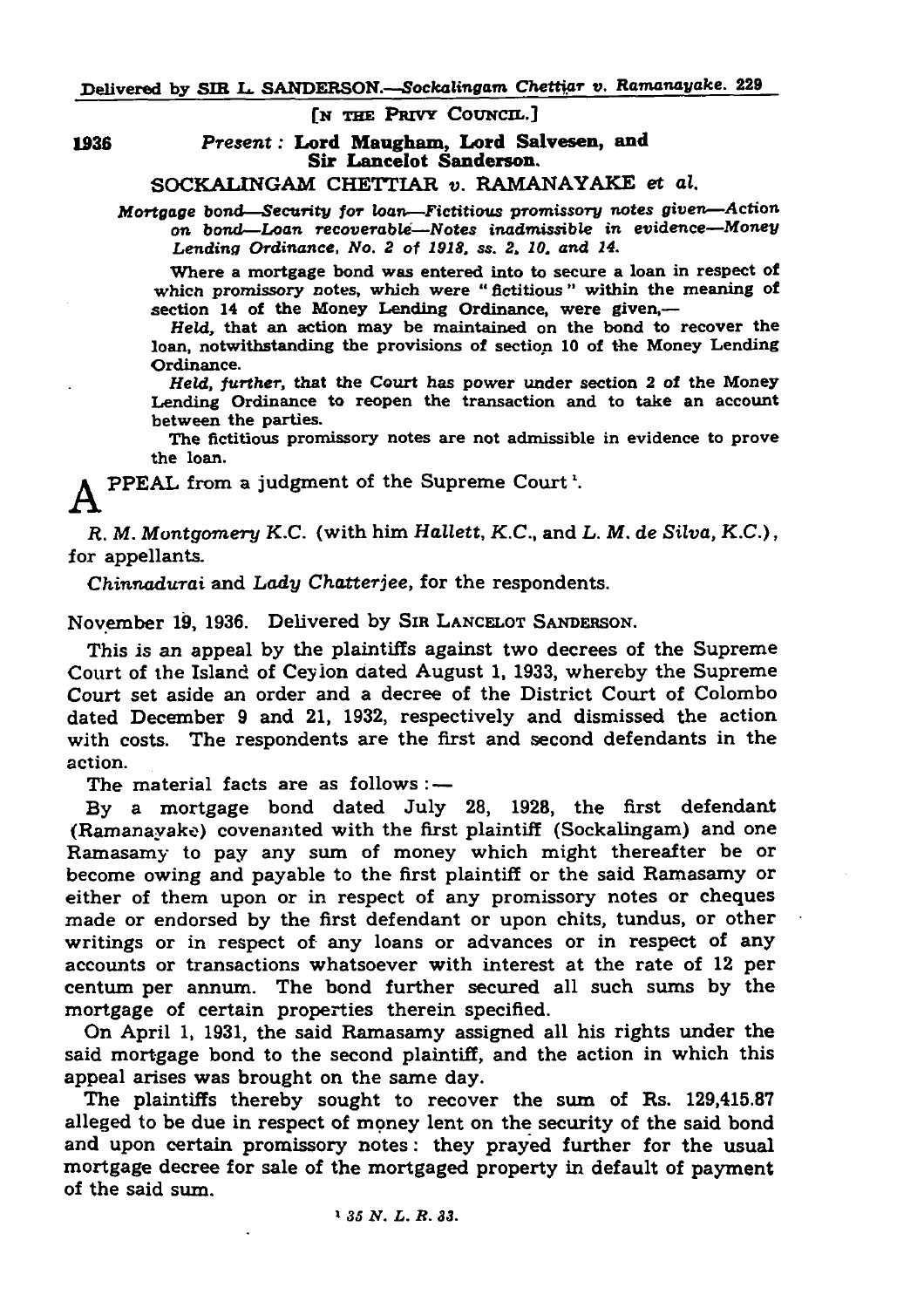The second defendant was made a party to the action as a puisne encumbrancer of the mortgaged property.

" (8) Are the promissory notes mentioned in paragraph (6) of the plaint or any notes of which they are renewals not enforceable by reason of the failure to give details required by section 10 of Ordinance No. 2 of 1918?

Certain pleas were made and issues raised to which it is not now necessary to refer, and the questions which arise in this appeal relate to the issues numbered 8 and 9 in the judgment of the District Judge. They are as follows :—

" (9) In view of the several allegations in the plaint is the second defendant entitled to ask that the transactions between the first defendant and the plaintiffs or either of them be reopened and an account taken ? "

The District Judge decided that the promissory notes in question were themselves not enforceable but at the same time he held that they were admissible in evidence to prove the amount due on the mortgage bond.

On the 9th issue he held that the second defendant was entitled to ask that the transactions between the plaintiffs and the first defendant should be reopened.

Accordingly on December 9, 1932, he directed the plaintiffs to file in Court a statement showing the moneys actually lent by the first plaintiff and Ramasamy to the first defendant from time to time on promissory notes, the amount of interest actually deducted in advance, the interest which they were entitled to deduct if calculated at 12 per cent, for the period when each note fell due and the amounts paid by the first defendant with the date of each payment.

Accounts were filed by the plaintiffs in accordance with the said order and on December 21, 1932, the District Judge, after investigating the accounts and hearing evidence, held that a sum of Rs. 10,518.13 had been overcharged by the first plaintiff and that a sum of Rs. 7,378.96 had been overcharged by the second plaintiff. He therefore made a decree that the first defendant should pay to the plaintiffs jointly the sum of Rs. 111,518.78 with interest thereon at 12 per centum per annum from April 1, 1931, to date .of decree and thereafter on the aggregate amount of the decree at 9 per centum per annum till payment in full and costs of suit forthwith.. He further made the usual mortgage decree in respect of the said sums. The first and second defendants appealed to the Supreme Court by two petitions. The first was against the order of the District Judge of December 9, 1932, and the second against the decree of the said Judge dated December 21, 1932. The Supreme Court held that as the plaintiffs were money lenders the provisions of the Ordinance relating to money lending—viz., No. 2 of 1918—applied to the transactions, that the promissory notes failed to comply with the provisions of section 10 of the Ordinance because some of them did not show the amount of money deducted as interest paid in .advance and because others which were renewal notes failed' to show the capital sum actually borrowed; and that under sub-section (2) of the said section the promissory notes were not enforceable. The Court held that though the bond was not in itself illegal, the promissory notes were illegal, and that the Court would refuse to enforce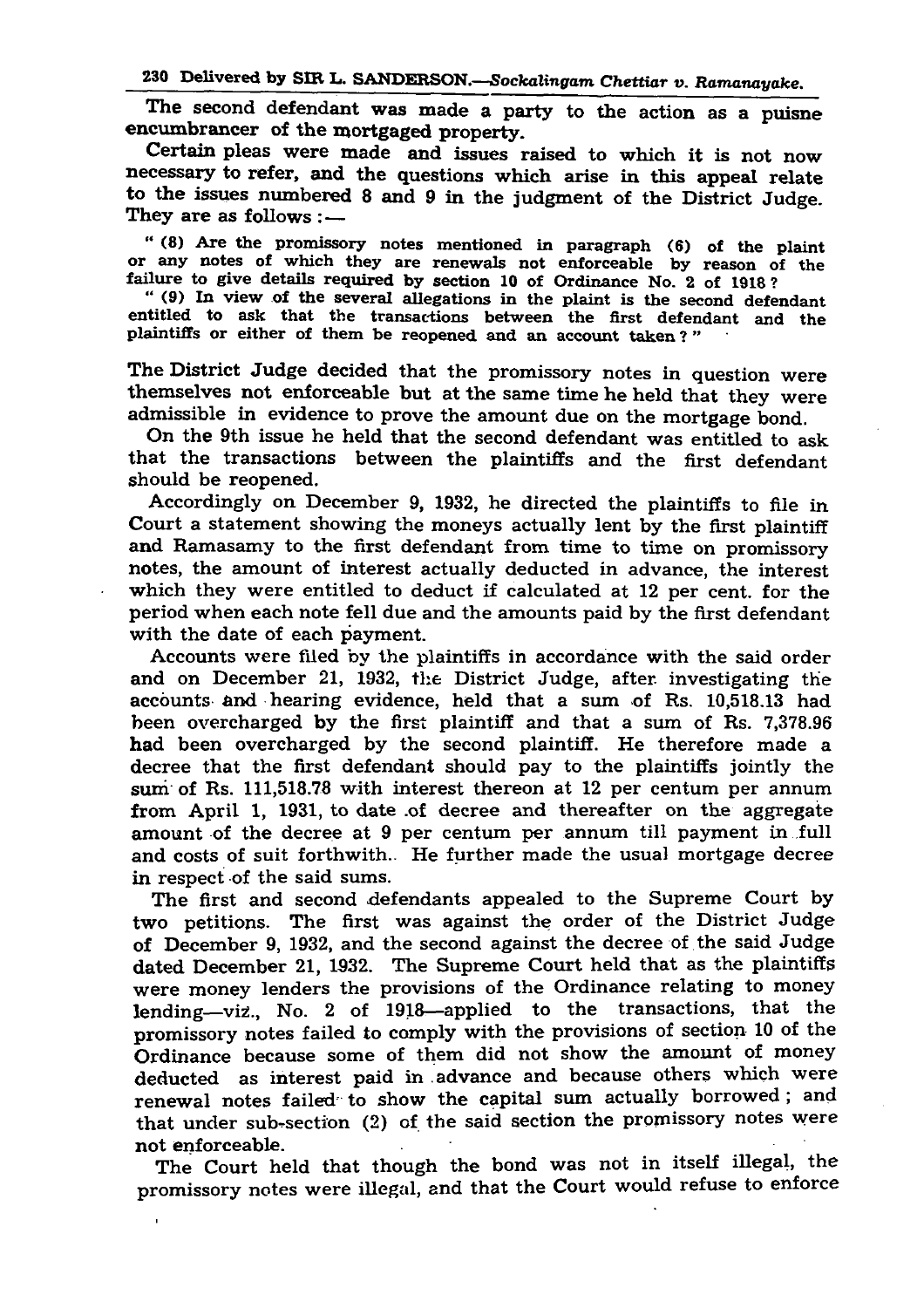the security for those illegal transactions, the bond so far as it secured the illegal transactions being tainted with the same illegality.

Accordingly on August 1, 1933, by the two decrees of that date the Supreme Court allowed both appeals, set aside the order and decree of the District Judge, dismissed the plaintiff's action and directed that the plaintiffs should pay the taxed costs of the first and second defendants. It is against the above-mentioned decrees that the plaintiffs have appealed to His Majesty in Council.

The material sections of the Ordinance are as follows  $:$   $-$ 

" 2 (1) Where proceedings are taken in any court for the recovery of any money lent after the commencement of this Ordinance, or the enforce-

ment of any agreement or security made or taken after the commencement of this Ordinance in respect of money lent either before or after the commencement of this Ordinance, and there is evidence which satisfies the court—

- (a) That the return to be received by the creditor over and above what was actually lent (whether the same is charged or sought to be recovered, specifically by way of interest, or in respect of expenses, inquiries, fines, bonuses, premia, renewals, charges, or otherwise), having regard to any sums already paid on account, is excessive, and that the transaction was harsh and unconscionable, or, as between the parties thereto, substantially unfair; or
- (b) That the transaction was induced by undue influence, or is otherwise such that according to any recognized principle of law or equity the court would give relief; or
- (c) that the lender took as security for the loan a promissory note or other obligation in which the amount stated as due was to the knowledge of the lender fictitious, or the amount due was left blank—

the court may reopen the transaction and take an account between the lender and the person sued, and may, notwithstanding any statement or settlement of account or any agreement purporting to close previous dealings and create a new obligation, reopen any account already' taken between them, and relieve the person sued from payment of any sum in excess of the sum adjudged by the court to be fairly due in respect of such principal, interest, and charges as the court, having regard to the risk and all the circumstances, may adjudge to be reasonable; and if any such excess has been paid or allowed in account by the debtor, may order the creditor to refund it; and may set aside, either wholly or in part, or revise, or alter any security given or agreement made in respect of money lent, and if the lender has parted with the security may order him to indemnify the borrower or other person sued.

(2) Any court in which proceedings might be taken for the recovery of money lent shall have and may, at the instance of the borrower or surety or other person liable, exercise the like powers as may be exercised under the last preceding sub-section, and the court shall have power, notwithstanding any provision or agreement to the contrary, to entertain any application under this Ordinance by the borrower or surety or other person liable, notwithstanding that the time for repayment of the loan or any instalment thereof may not have arrived.

(3) In any insolvency proceedings on any application relating to the admission or amount of a proof in respect of any money lent, the court may exercise the like powers as may be exercised under this section when proceedings are taken for the recovery of money.

(4) The foregoing provisions of this section shall apply to any transaction which, whatever its form may be, is substantially one of money lending. (5) Nothing in this section shall be construed as derogating from ' the existing powers or jurisdiction of any court.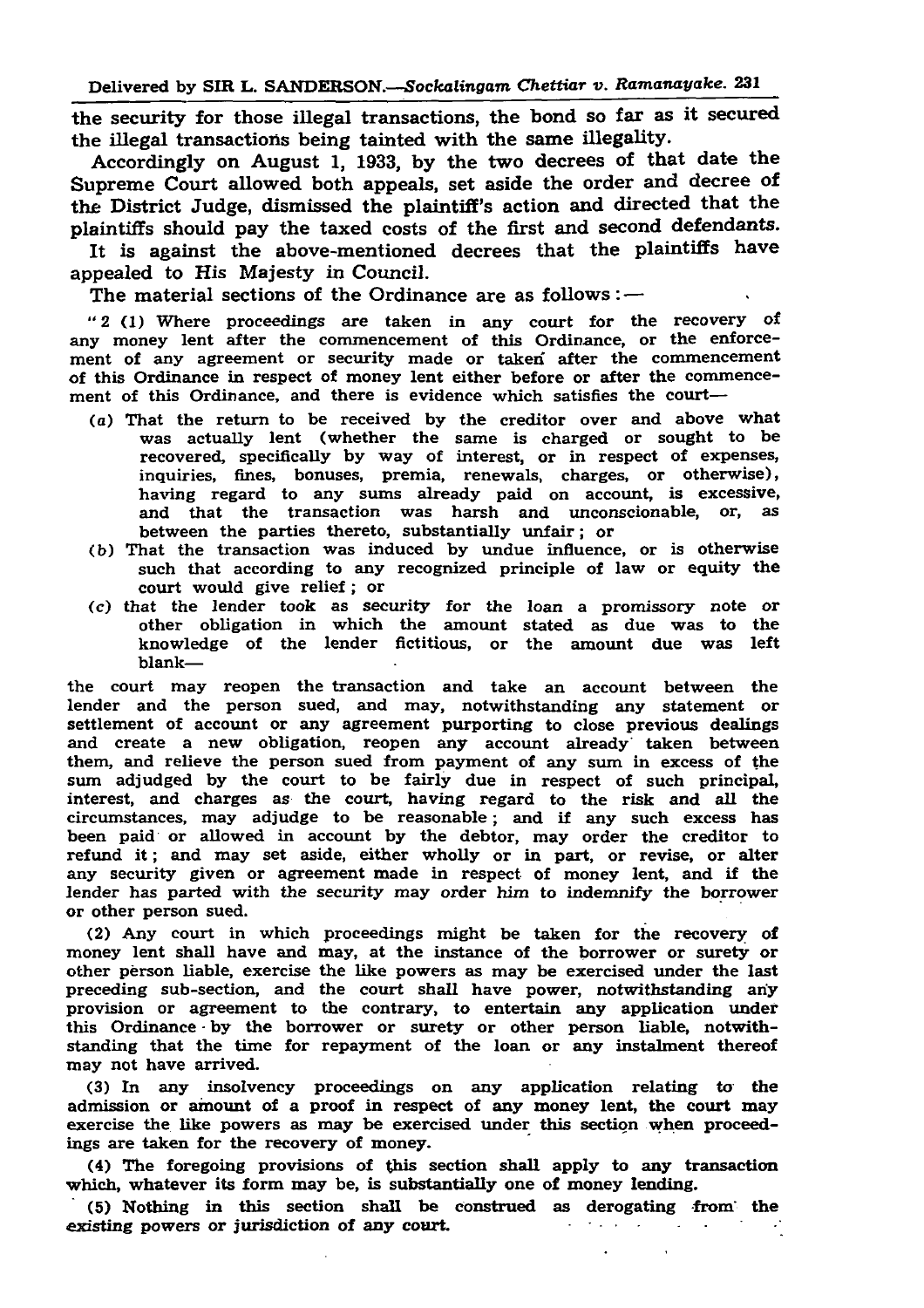8(1) A person who carries on the business of money lending, or who advertises or announces himself or holds himself out in any way as carrying on that business, shall keep or cause to be kept a regular account of each loan, clearly stating in plain words and numerals the items and transactions incidental to the account, and entered in a book paged and bound in such a manner as not to facilitate the elimination of pages or the interpolation or substitution of new pages.

(2) If any person, subject to the obligations of this section, fails to comply with any of the requirements thereof, he shall not be entitled to enforce any claim in respect of any transaction in relation to which the default shall have been made.

Provided that in any case in which the court is satisfied—

(a) That the default was due to inadvertence and not to any intention to

evade the provisions of this section ; and

(3) The setting forth of the particulars required by sub-section (1) shall not affect the negotiability of any promissory note.

(b) That the receipt of the loan, the amount thereof, the amount of the payments on account, and the other material transactions relating thereto satisfactorily appear by other evidence—

(4) Any promissory note setting forth the said particulars substantially in the form given in the schedule to this Ordinance shall be deemed to be in compliance with this section.

the court may give relief against any such default on such terms as it may deem just.

10 (1) In every promissory note given as security for the loan of money after the commencement of this Ordinance, there shall be separately and distinctly set forth upon the document—

- (a) The capital sum actually borrowed ;
- (b) The amount of any sum deducted or paid at or about the time of the loan as interest, premium, or charges paid in advance; and
- (c) The rate of interest per centum per annum payable in respecrt of such loan.

(2) Any promissory note not complying with the provisions of this section shall not be enforceable.

Provided that in any case in which the court shall be satisfied that the

default was due to inadvertence. and not to any intention to evade the provisions of this section, it may give relief against the effect of this subsection on such terms as it may deem just.

(5) The provisions of this section shall apply to renewals of any loan, and in all such cases the amount stated as the capital sum actually borrowed shall be the amount of the original loan.

13. Any person who shall take as security for any loan a promissory note or other obligation in which the amount stated as due is to the knowledge of the lender fictitious, or in which the amount due is left blank, shall be guilty of an offence, and shall be liable on conviction to a fine not exceeding five hundred rupees, or in the event of a second or subsequent offence, either to a fine not exceeding one thousand rupees, or to simple imprisonment for a

## period not exceednig six months.

14. A promissory note given in respect of a loan with regard to which a deduction was made or a sum paid at or about the time of the loan in respect of interest, premium, or charges payable in advance, without such deduction or payment being set forth upon the documents in accordance with section 10 (unless the circumstances are such as reasonably to entitle the lender to relief under that section), and any promissory note or other obligation in respect of a loan, with regard to which at or about the time of the loan any payment was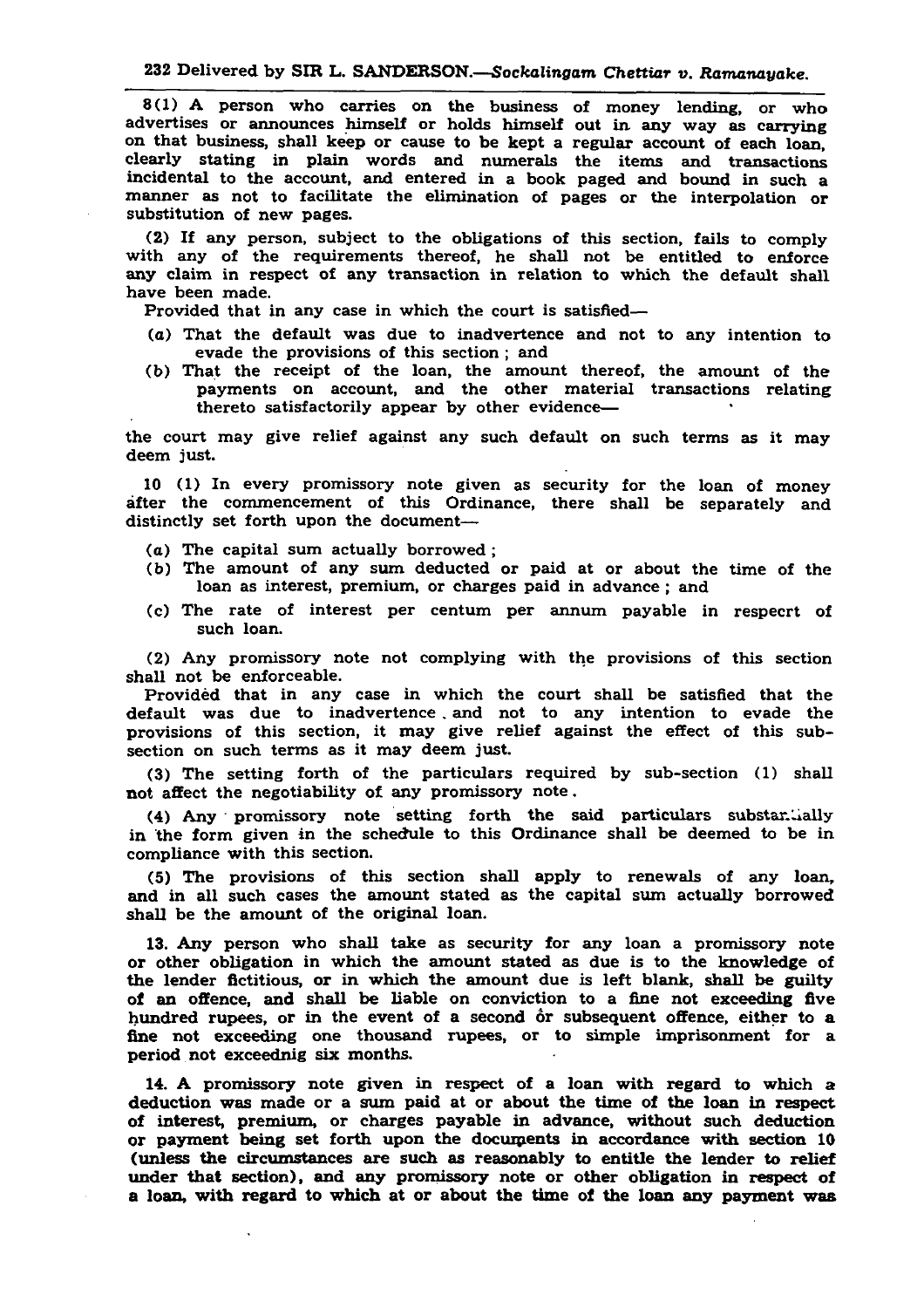made, or any collateral transaction entered into with a view to disguising the actual amount of the sum advanced, or the rate of interest payable in respect thereof, shall be deemed to be a promissory note or obligation in which the amount stated as due is, to the knowledge of the lender, fictitious within the meaning of sections 2 and 13 of this Ordinance."

At the hearing of the appeal before their Lordships it was admitted b. learned Counsel for the plaintiffs that the promissory notes did not comply with the provisions of section 10 inas much as they did not state the interest, premium, or charges deducted or paid in advance and consequently that the promissory notes were not enforceable. Further, it was admitted that the default was not due to inadvertence and that the promissory notes must be taken to be fictitious within the meaning of the Ordinance to the knowledge of the lenders. It was however contended that the District Judge had jurisdiction to reopen the transactions under section 2 of the Ordinance and to take an account between the lenders, viz., the plaintiffs and the person sued, viz., the

The provisions of section 10 make that clear. The section begins with the sentence, " In every promissory note given as security for the loan of money".

first defendant and relieve the first defendant from payment of any sum in excess of the sum adjudged by the District Judge to be fairly due in respect of principal, interest, and charges as the District Judge might adjudge to be reasonable.

Particulars required by " The Money Lending Ordinance, No. 2 of  $1918."$ 1. Capital sum borrowed, Rs. — . 2. interest, premium, or charges deducted or paid in advance, if any, Rs.— . 3. Rate of interest per centum per annum S chedule. Promissory Note given in respect of a Loan. *Stamp.* On demand (or  $\longrightarrow$  months after date) I promise to pay to -----------, or order, the sum of Rupees ------------, with interest thereon at the rate of  $\longrightarrow$  per centum per annum. (Signature of Borrower.)

On the other hand it was contended on behalf of the defendants that inasmuch as the promissory notes were taken as security for the loans and were not only unenforceable by reason of section 10 of the Ordinance but were, by necessary implication from section 13, prohibited, the plaintiffs were not entitled to recover the loans, or any part thereof.

In considering the above-mentioned contentions the first thing to be observed is that in the Ordinance the loan is treated as being something different from the promissory note, which is therein described as a security.

This must be remembered in construing the material words of section 10, sub-section (2), viz.: " any promissory note not complying with the provisions of this section shall not be enforceable, " that is to say, the security, consisting of the promissory note, for the loan is not to be enforceable. The sub-section does not provide that the loan shall be irrecoverable. If that had been intended it could easily have been so provided.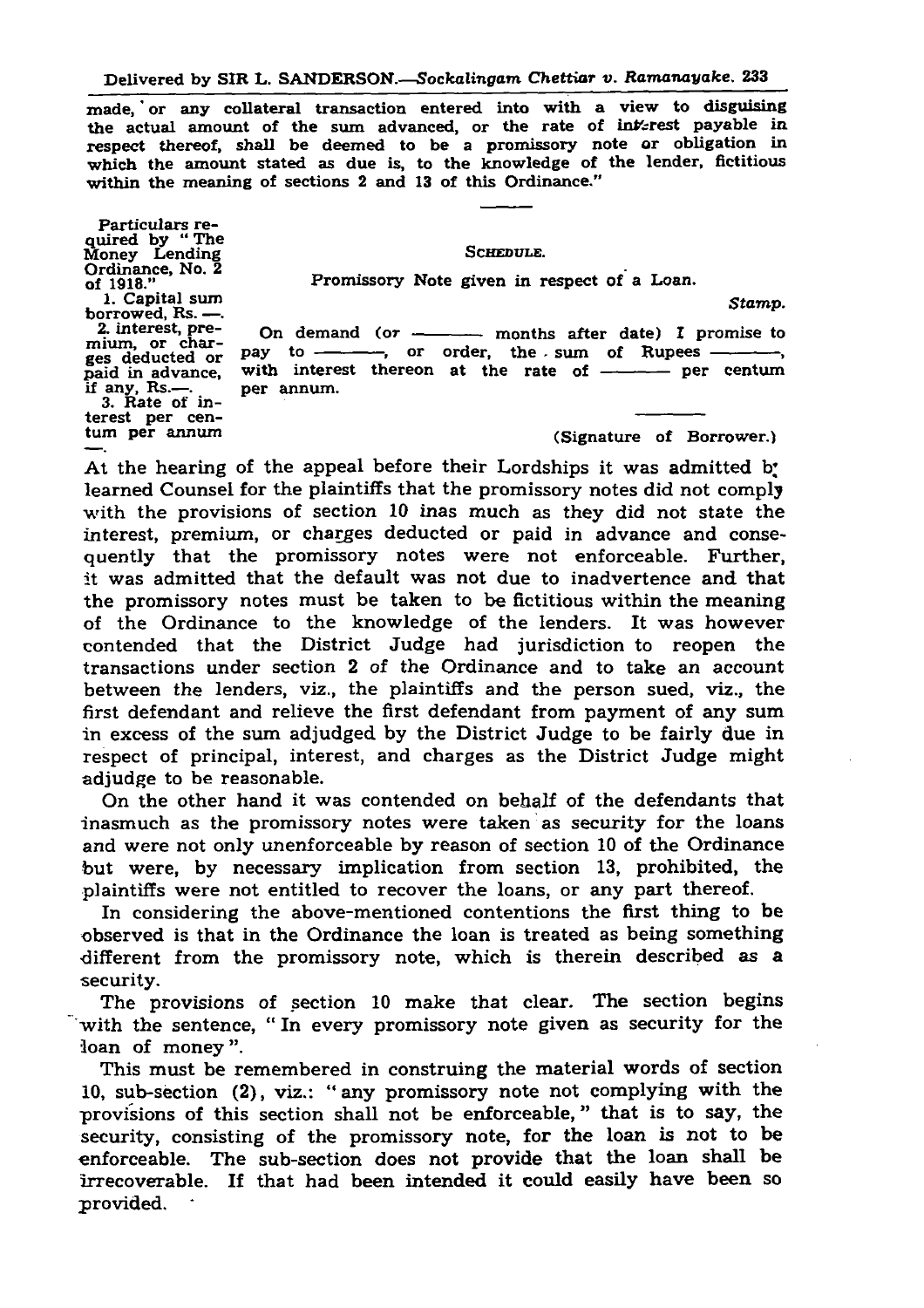It is to be noted that the above-mentioned provision is very different from the words of section 8, sub-section  $(2)$ , which provides that  $:=$ 

"If any person subject to the obligations of this section fails to comply with any of the requirements thereof he shall not be entitled to enforce any claim in respect of such transaction in relation to which the default shall have been made. "

The difference between the provisions of the two above-mentioned sections is striking and it is abundantly clear that when it was intended to prevent any claim in respect of a transaction being enforced, it was stated in clear and unmistakable language.

In their Lordships' opinion section 2 affords evidence that the provisions of section 10 were not intended to make the loan therein referred to irrecoverable; for that section provides that where proceedings are taken in any Court for the recovery of any money lent or the enforcement of any security made or taken after the commencement of the Ordinance in respect of any money lent, the Court may reopen the transaction in certain events. One of the events is if the Court is satisfied that the lender took as security for the loan a promissory note in which the amount stated as due was to the knowledge of the lender fictitious or the amount due left blank. To ascertain what is meant by the phrase in this section " a promissory note in which the amount stated as due was to the knowledge of the lender fictitious" reference must be made to section 14 which provides that a promissory note given in respect of a loan with regard to which a deduction was made or a sum paid at the time of the loan in respect of interest, premium, or charges payable in advance without such deduction or payment being set forth upon the document in accordance with section (subject to the proviso therein stated) is to be deemed to be a promissory note in which the amount stated as due is to the knowledge of the lender fictitious within the meaning of sections 2 and 13 of the Ordinance. It follows therefore that although the promissory notes in this case were notes in which the agrounts stated as due were to the knowledge of the lender fictitious within the meaning of section 14 and could not be enforced by reason of the provisions of section 10, the Court had jurisdiction under section 2 of the Ordinance to reopen the transaction and to take an account between the plaintiffs and the first defendant. It was argued on behalf of the defendants that section 2 applies only to cases where action is taken by the borrower or by a third person to whom the security in question has passed by way of assignment and that otherwise section 2 would be inconsistent with the provisions of section 10.

Their Lordships are unable to accept that contention.

The provisions of the section are clear and unqualified and there is no

justification for putting a construction upon the section which confines the jurisdiction of the Court to the cases suggested in the argument. Further it appears to their Lordships that there is no inconsistency between section 2 and section 10.

Section 10 provides that if the Court is satisfied that the default was due to inadvertence and not to any intention to evade the provisions of the section the Court may give relief on such terms as it may deem just.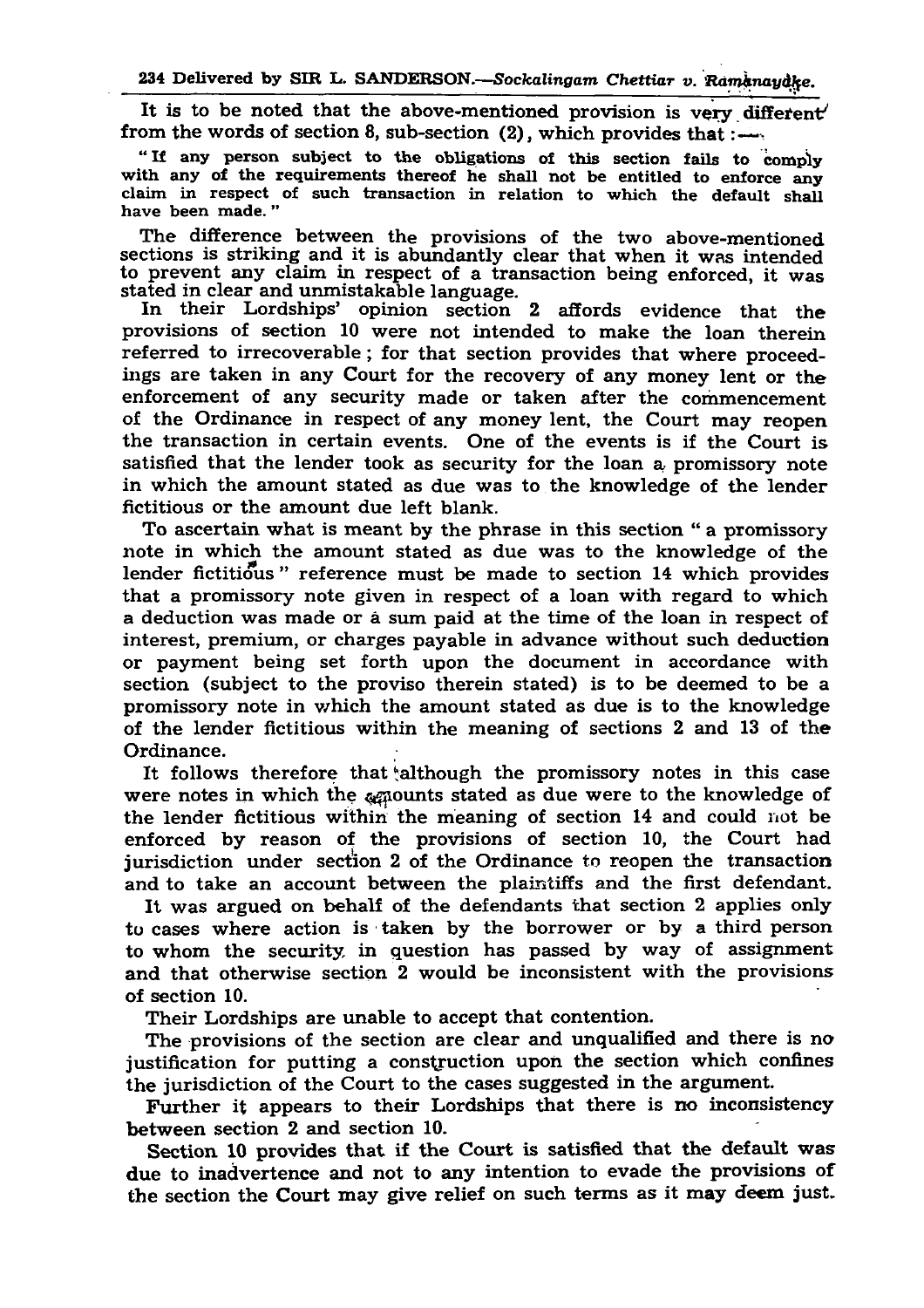That provision is directed to a state of things quite different from that contemplated in section 2, which provides for a case where the lender has taken as security for the loan a promissory note in which the amount stated as due was to *the knowledge* of the lender fictitious. In such a case jurisdiction is given to the Court to reopen the transaction and to take an acccount of what is actually due to the lender.

Stress was laid by learned Counsel for the defendants upon the provisions of section 13, and it was argued that inasmuch as the Ordinance provided a penalty for taking a " fictitious " promissory note as security for a loan, it must have been intended that the loan could not be recovered.

There is no doubt that this section and other sections of the Ordinance were intended for the protection of members of the public who might be borrowers from money lenders, and it is quite intelligible that it was considered of great importance that a promissory note taken by a money lender as security for a loan should bear on the face of it the particulars specified in section 10, and that with a view to enforce such protection a penalty was imposed on the money lender in the event of his noncompliance with the provisions thereof. It does not necessarily follow that it was intended that the loan in respect of which such "fictitious" promissory notes were taken should be irrecoverable, and when the other sections of the Ordinance are taken into consideration and in the absence of any specific provision such as is found in section 8, sub-section (2), to the effect that the money lender should not be entitled to enforce his claim their Lordships are of opinion that the provisions of section 13 do not prevent the Court from reopening the transaction and taking the account under the provisions of section 2. Their Lordships cannot refrain from saying that in their opinion the true construction of the provisions of the Ordinance is by no means free from difficulty, and they appreciate the point of view adopted by the learned Judges of the Supreme Court, and the reasons stated in support thereof, but after due consideration they have come to the conclusion that the District Judge was right in holding that he had jurisdiction to reopen the transaction and to take the account between the plaintiffs and the first defendant. That being so it was in his discretion to decide whether he should reopen the transaction and take the account, and their Lordships are not prepared to hold that he exercised that discretion wrongly.

Their Lordships, however, are of opinion that the promissory notes which were not enforceable by reason of section 10 and by implication from section 13 prohibited, should not have been admitted in evidence to prove the loans. It is to be observed that the admission in evidence of the notes would make the sections practically valueless. Their Lordships' attention was drawn to certain English decisions, to which in their opinion it is not necessary to refer, inasmuch as their Lordships' decision is based upon the true construction of the provisions of the Ordinance.

The learned Counsel for the defendants desired to rely on the provisions of section 8 of the Ordinance alleging that the books of the plaintiffs were not kept in accordance with the terms of that section. It appears 19/38:

국 석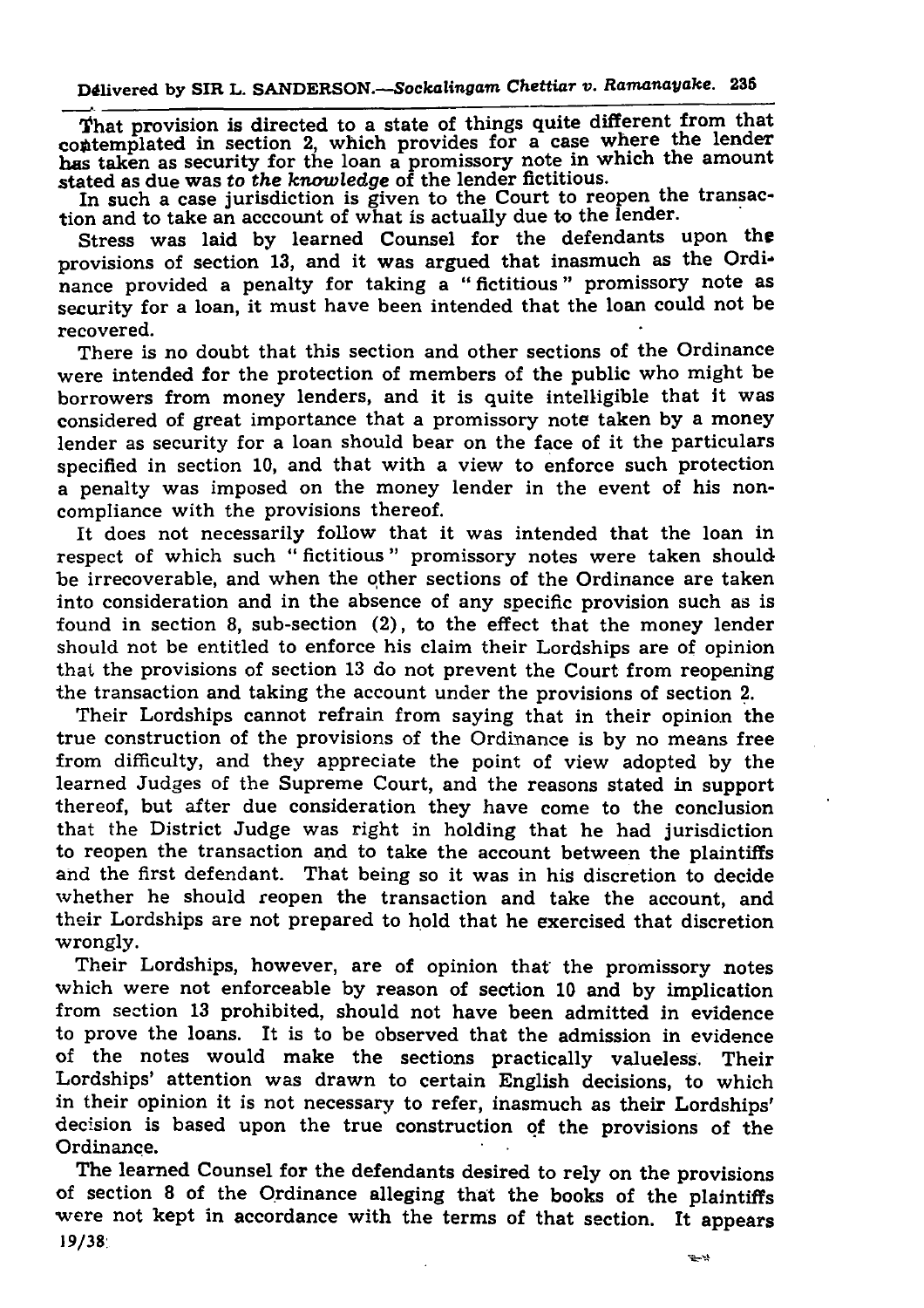however, that the defendants wished to raise an issue upon this point at the trial, and upon objection by the plaintiffs the District Judge refused to allow that matter to be relied upon by the defendants as it had not been referred to in the pleadings, and he declined to state any issue in respect thereof.

Their Lordships are of opinion that the District Judge's decision was  $\ddot{\mathbf{r}}$  ght in this respect since the proposed issue might well have involved the calling of evidence and they refused to allow learned Counsel for the defendants to argue the point.

It must be clearly understood that on the further taking of accounts, to which reference will presently be made, the above-mentioned defence will not be open to the defendants.

In their Lordships' opinion the proper course is to remit the case to the Supreme Court in order that the Supreme Court may give such directions as are. necessary for taking a further account between the parties to ascertain what amount is due by the first defendant to the plaintiffs in respect of money lent and interest at the rate of 12 per cent, per annum, on the footing that the promissory notes given by the defendants are neither enforceable, nor admissible in evidence to prove the loans.

The District Judge apparently allowed a rate of interest higher than 12 per cent, per annum in respect of certain loans for short periods. In their Lordships' opinion this was not permissible, and that matter alone would necessitate a further taking of the account.

The plaintiffs will be entitled to the usual mortgage decree for such amount, if any, as may be found due to them on the taking of the further account.

The more important matter, however, is the admission by the District Judge of the promissory notes, which were not enforceable, as evidence to prove the loans, which as already stated was not permissible.

It will be in the discretion of the Supreme Court to make such orders as are necessary for carrying out this direction, but their Lordships are of opinion that the further account should not be taken by the District Judge who took the account in the first instance. It is, of course, not intended to make any reflection upon the learned Judge, but he, having seen the promissory notes and admitted them in evidence, might be placed in a difficult position if he were asked to take the account again.

The result is that the appeal must be allowed and the two decrees of the Supreme Court and the order and decree of the District Judge must be set aside, and the matter remitted to the Supreme Court with the above-mentioned direction.

The defendants must pay to the plaintiffs their costs of the appeals to the Supreme Court and two-thirds of their costs of the appeal to His Majesty in Council.

There will be no order as to the costs of the suit except that the plaintiffs must pay to the defendants the costs incurred by them in respect of the taking of the account directed by the District Judge and in respect of the further hearing before the District Judge on December 21, 1932.